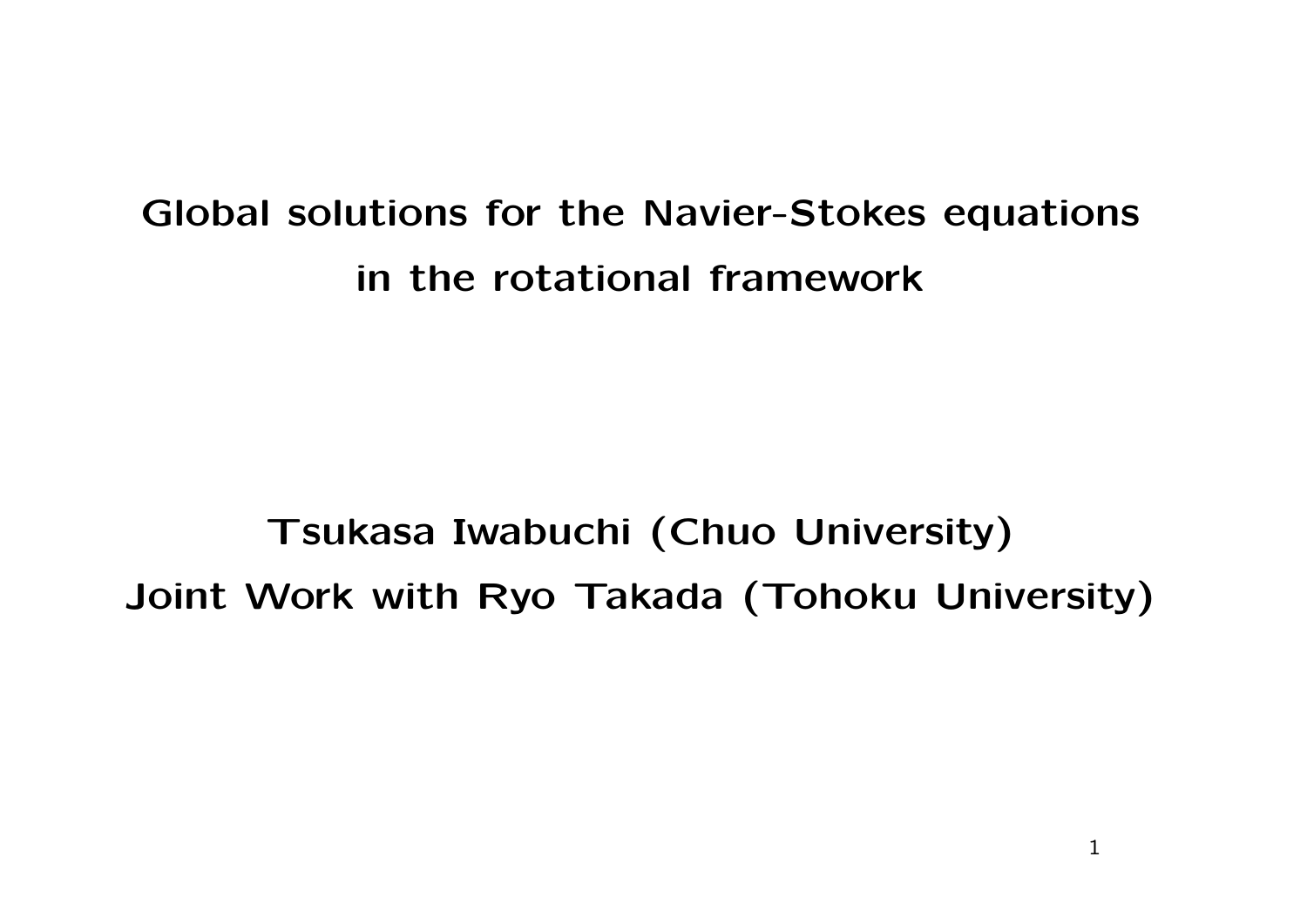$$
\begin{cases} \partial_t u - \Delta u + \Omega e_3 \times u + (u \cdot \nabla) u + \nabla p = 0 & t > 0, x \in \mathbb{R}^3, \\ \text{div } u = 0 & t > 0, x \in \mathbb{R}^3, \\ u(0) = u_0 & x \in \mathbb{R}^3, \end{cases}
$$

where  $\Omega \in \mathbb{R}$  is the speed of the rotation,  $e_3 :=$  $(0, 0, 1).$ 

Aim. Global solutions for  $u_0 \in \dot{H}^s(\mathbb{R}^3)^3$  with  $s > 1/2$ .

#### Known Results (Global solutions).

•  $\Omega = 0$ . Fujita-Kato (1964), T. Kato (1984), Kozono-Yamazaki (1994), Koch-Tataru (2001).  $u_0 \in \dot{H}^{\frac{1}{2}}(\mathbb{R}^3)$  : small.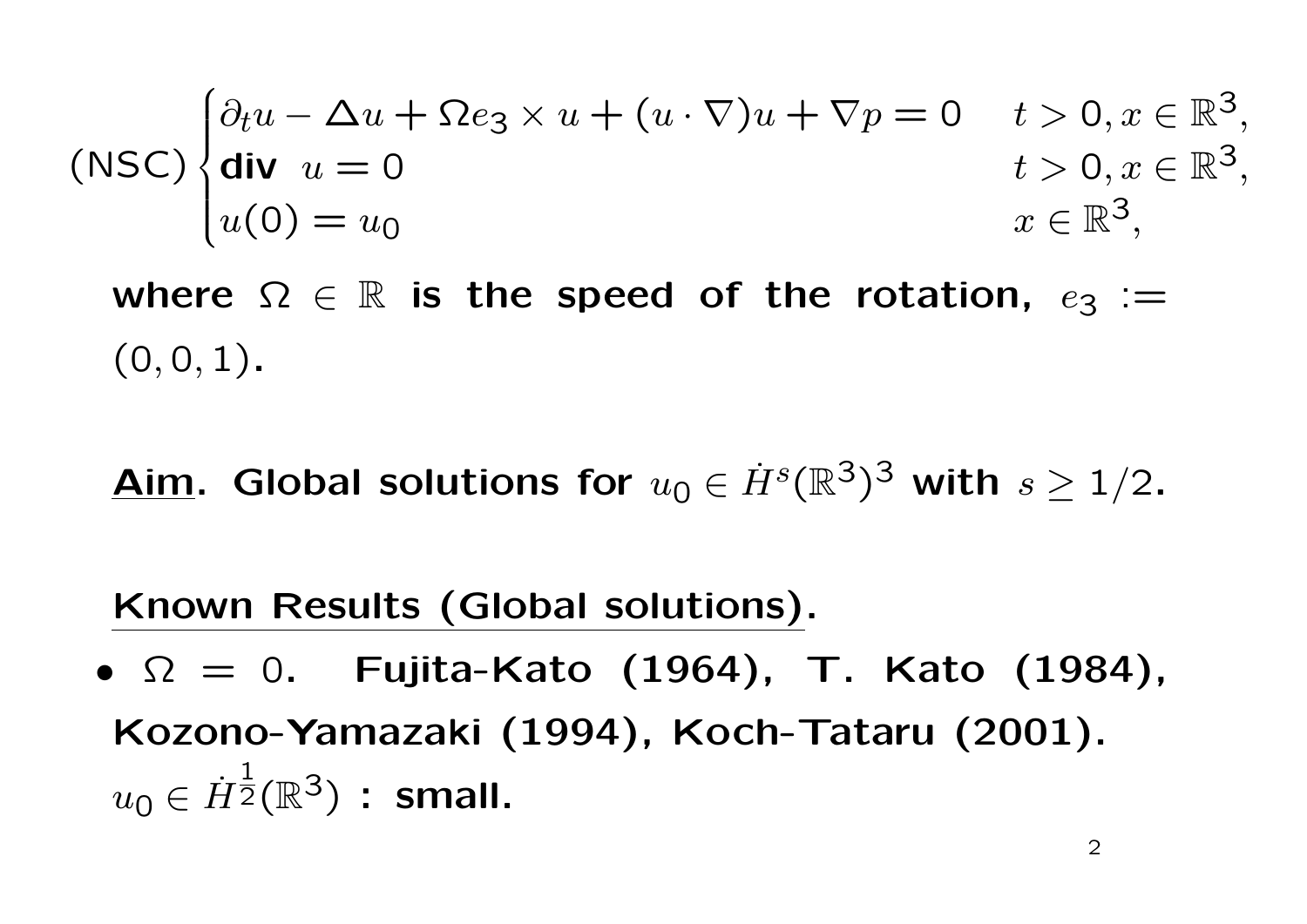•  $\Omega \in \mathbb{R}$ 

## Babin-Mahalov-Nikolaenko (2001)

Chemin-Desjardins-Gallagher-Grenier (2006)

 $\mathbb{V}u_0 \in H$  $\frac{1}{2}(\mathbb{R}^3)^3$ ,  $\exists \omega_0>0$  s.t.  $|\Omega|>\omega_0$ .

Giga-Inui-Mahalov-Saal (2008),

 $\exists \delta > 0$  : independent of  $\Omega \in \mathbb{R}$  s.t. 0  $\leq \delta$ . Hieber-Shibata (2010), *H* 1  $\frac{1}{2} \leq \delta$ . Konieczny-Yoneda (2011),  $1 < p \leq \infty$ ,  $||u_0||$  $F B_{p,\infty}^{2-\frac{3}{p}}$ *p*  $p,\infty$  $\leq \delta$ .

Problem. Characterize the sufficient speed of rotation  $\omega_0$  for global existence.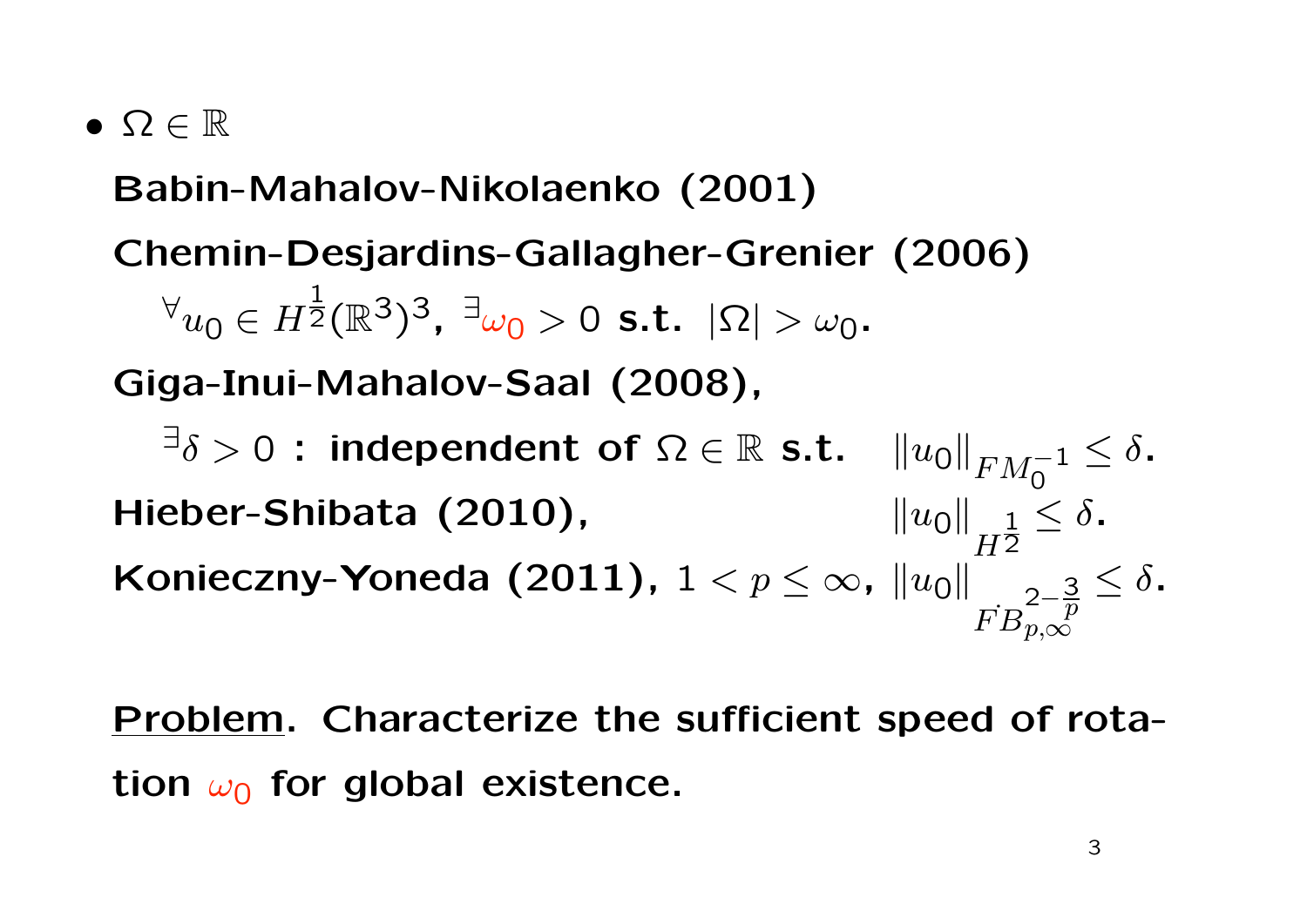| Theorem 1. Let $s, p, \theta$ satisfy                                                                                                                                                                                                                      |  |
|------------------------------------------------------------------------------------------------------------------------------------------------------------------------------------------------------------------------------------------------------------|--|
| $\frac{1}{2} < s < \frac{3}{4}, \frac{1}{3} + \frac{s}{9} < \frac{1}{2} < \frac{2}{3} - \frac{s}{3},$                                                                                                                                                      |  |
| $\frac{s}{2} - \frac{1}{2p} < \frac{1}{\theta} < \frac{5}{8} - \frac{3}{2p} + \frac{s}{4}, \frac{3}{4} - \frac{3}{2p} \leq \frac{1}{\theta} < 1 - \frac{2}{p}.$                                                                                            |  |
| Then, $\exists C > 0$ such that if $  u_0  _{\dot{H}^s} \leq C \Omega ^{\frac{s}{2} - \frac{1}{4}}$ , there exists a unique solution $u \in C([0, \infty), \dot{H}^s(\mathbb{R}^3))^3 \cap L^{\theta}(0, \infty; \dot{H}^s_p(\mathbb{R}^3))^3$ to (NSC).\n |  |

### Remark.

(1) 
$$
|\Omega| \ge \omega_0 = \left(C^{-1} \|u_0\|_{\dot{H}^s}\right)^{\frac{2}{s-\frac{1}{2}}}.
$$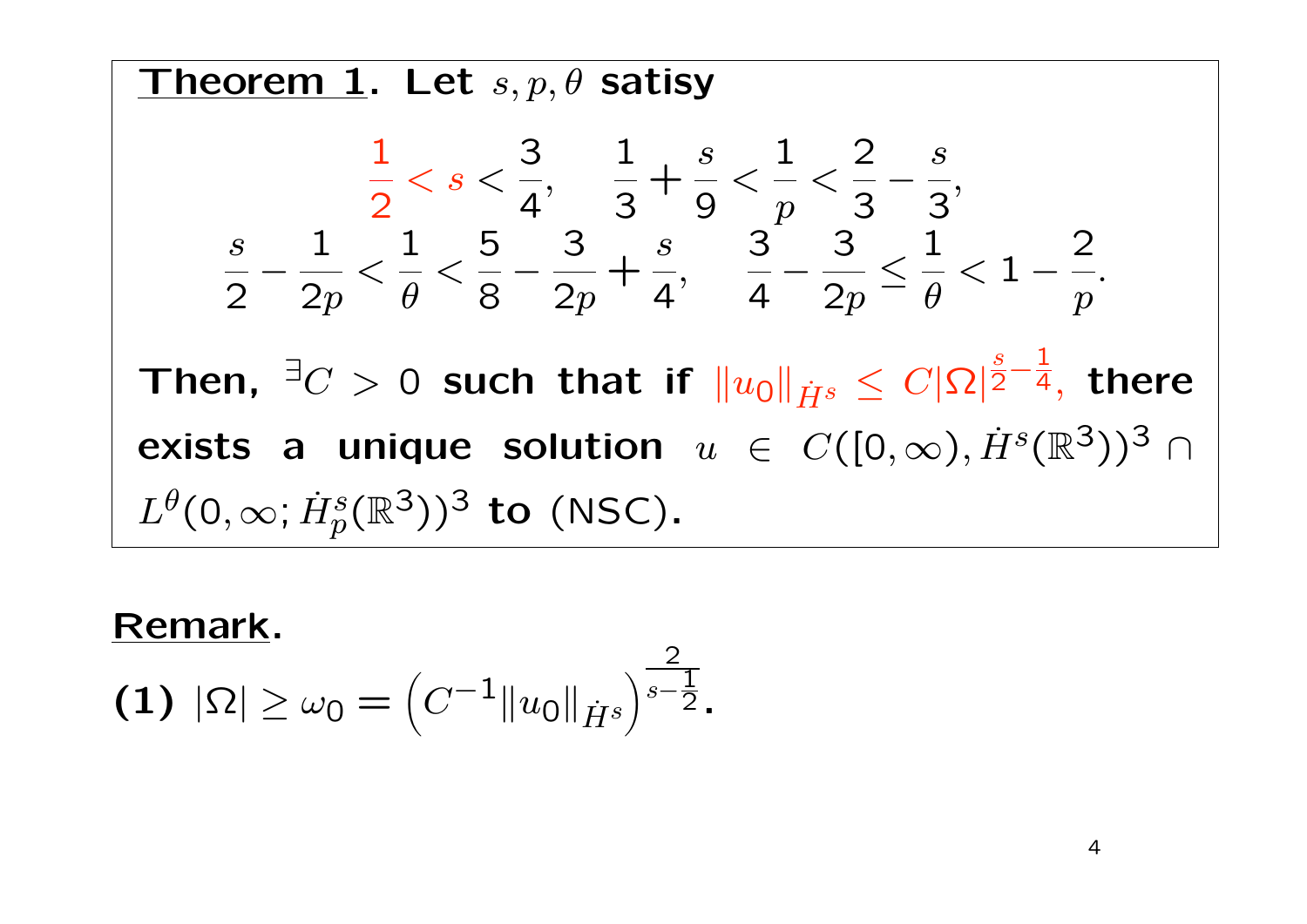(2)  $\frac{2}{\theta} + \frac{3}{p}$  $<$  1 + *s* since *s* > 1 2 . Solutions in Theorem 1 is more regular than functions in scaling invariant spaces.

(3) Let 
$$
u_{\lambda} := \lambda u(\lambda^2 t, \lambda x)
$$
,  $\Omega_{\lambda} := \lambda^2 \Omega$ .  
\n
$$
||u_{\lambda}(0)||_{\dot{H}^s} = \lambda^{s-\frac{1}{2}} ||u_0||_{\dot{H}^s}, \quad |\Omega_{\lambda}|^{\frac{s}{2}-\frac{1}{4}} = \lambda^{s-\frac{1}{2}} |\Omega|.
$$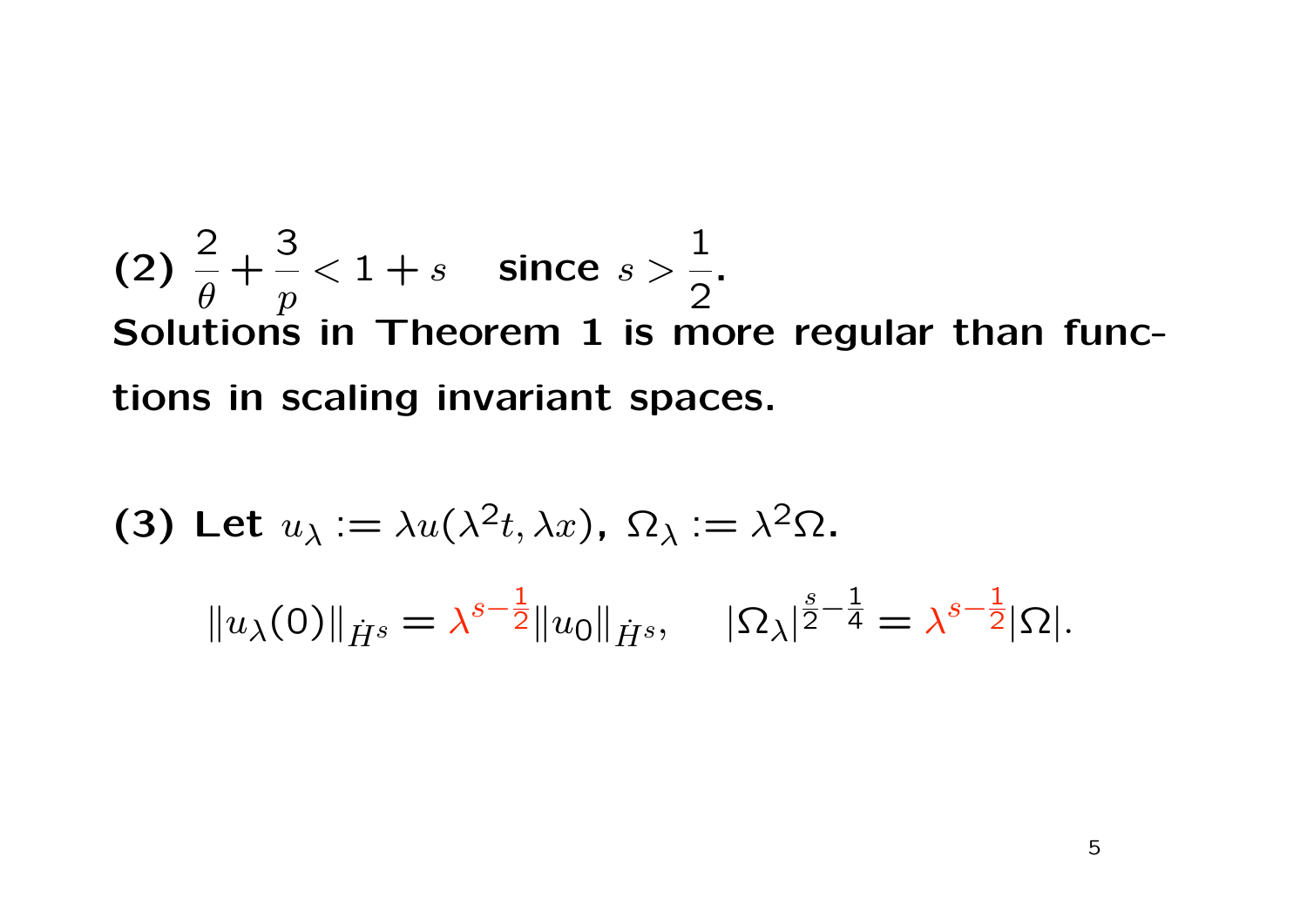$Theorem 2. Let  $s =$$ </u> 1 2 . For any precompact set  $K \subset \dot{H}^{\frac{1}{2}}(\mathbb{R}^3)^3$ ,  $\exists \omega_0 = \omega_0(K) > 0$  s.t. if  $u_0 \in K$  and  $|\Omega| > \omega_0$ , there exists a unique solution  $u \in C([0,\infty), \dot{H}^{\frac{1}{2}}(\mathbb{R}^3))^3 \cap L^4(0,\infty; \dot{H}$ 1  $(\frac{2}{3}(\mathbb{R}^3))^3$  to (NSC). **Remark.**  $s > 1/2$ ,  $|\Omega| \ge c \|u_0\|$ 2  $\frac{1}{s-{\overline{2}}}$ <br> $\dot{H}^s$  .  $s = 1/2, |\Omega| > \omega(K)$ .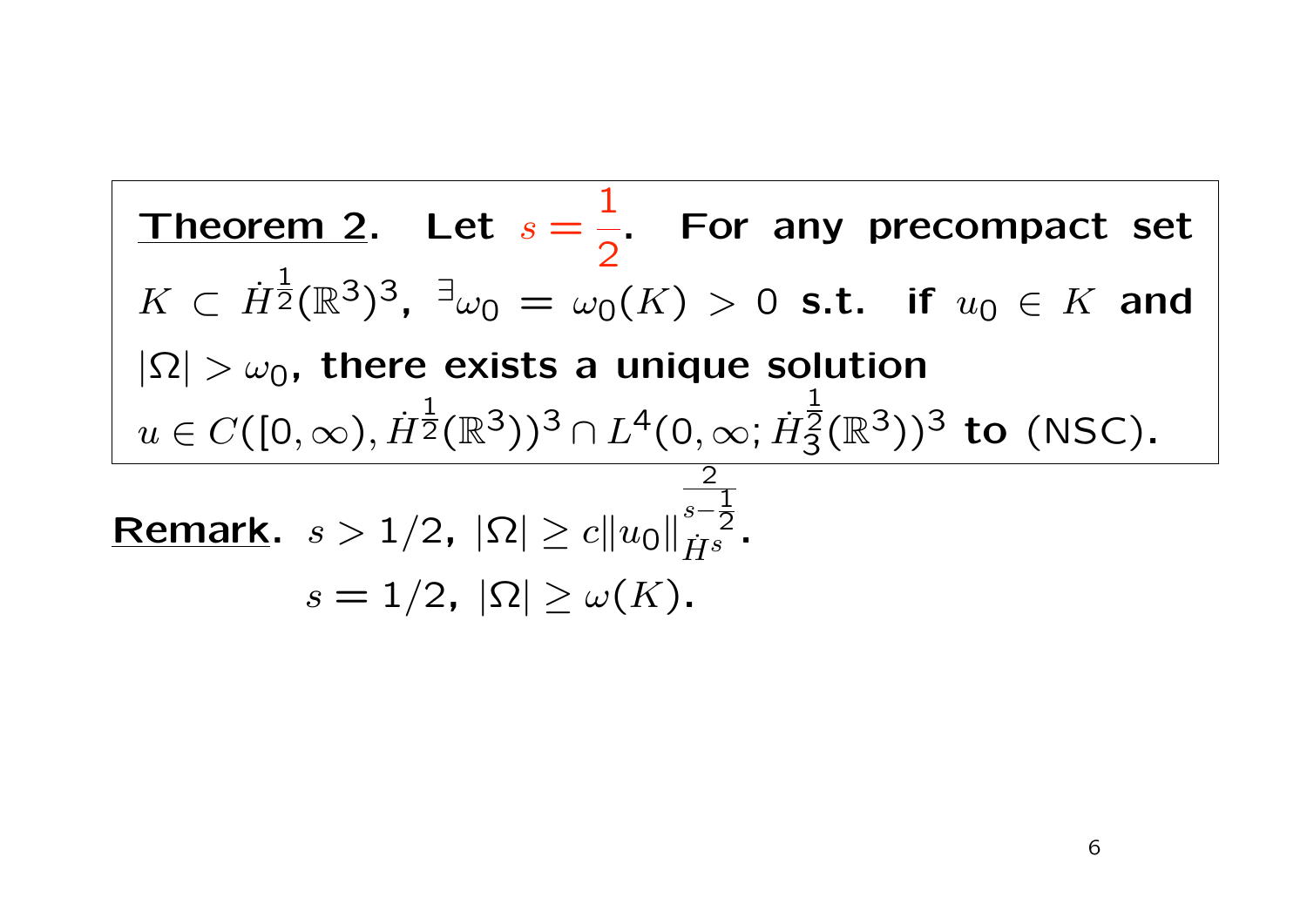## Proof.

$$
T_{\Omega}(t)f = \mathcal{F}^{-1}\left[\cos\left(\frac{\xi_3}{|\xi|}\Omega t\right)e^{-t|\xi|^2}\hat{f} + \sin\left(\frac{\xi_3}{|\xi|}\Omega t\right)e^{-t|\xi|^2}R(\xi)\hat{f}\right],
$$
  
where  $R(\xi) := \frac{1}{|\xi|}\begin{pmatrix} 0 & \xi_3 & -\xi_2 \\ -\xi_3 & 0 & \xi_1 \\ \xi_2 & -\xi_1 & 0 \end{pmatrix}.$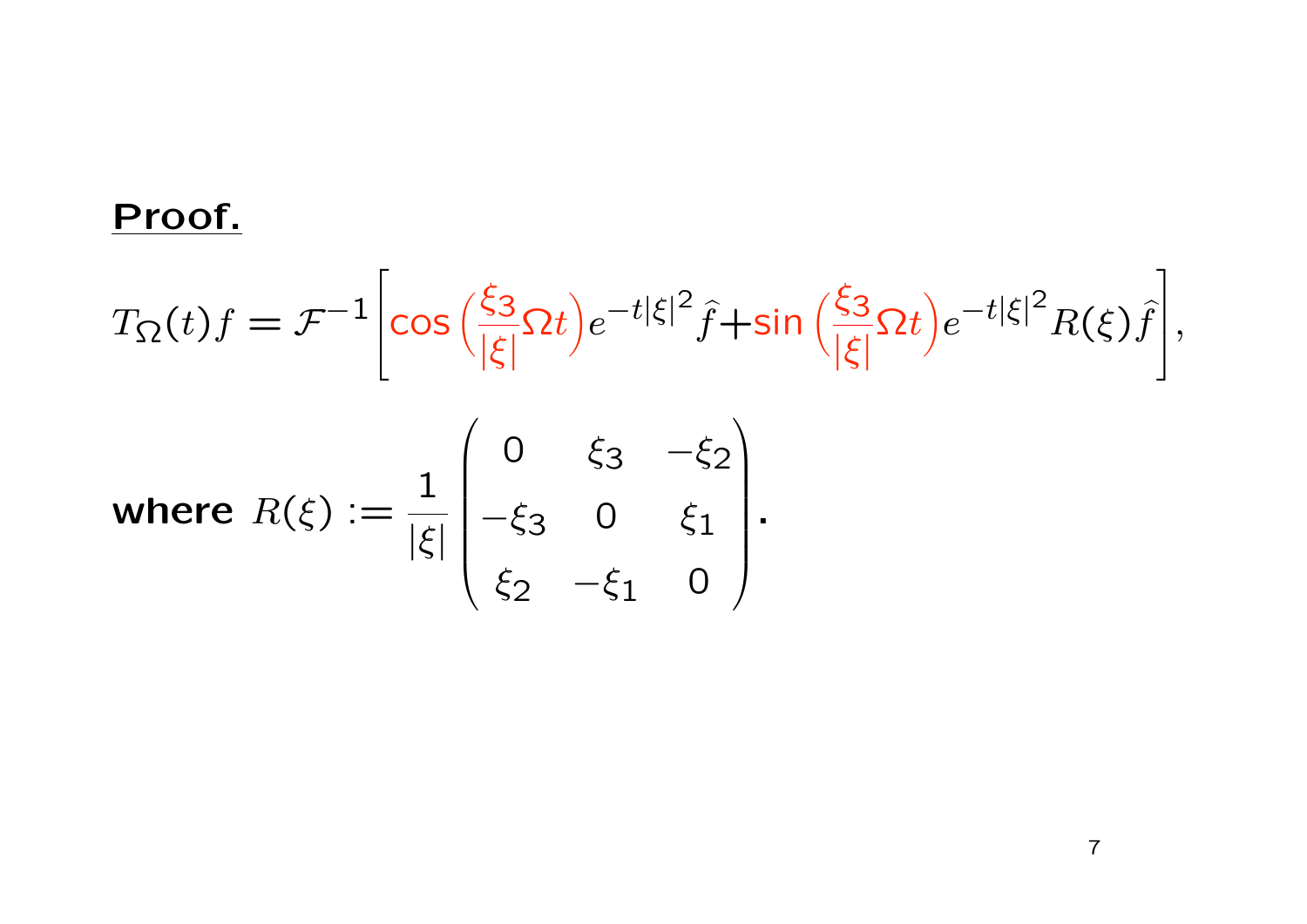$$
T_{\Omega}(t)f = \mathcal{F}^{-1}\left[\cos\left(\frac{\xi_3}{|\xi|}\Omega t\right)e^{-t|\xi|^2}\hat{f} + \sin\left(\frac{\xi_3}{|\xi|}\Omega t\right)e^{-t|\xi|^2}R(\xi)\hat{f}\right].
$$

Coriolis force :  $cos(\frac{\xi_3}{|\xi|})$ *|*⇠*|* ⌦*t* ),  $sin\left(\frac{\xi_3}{|\xi|}\right)$ *|*⇠*|* ⌦*t* ◆ Heat equation :  $e^{-t|\xi|^2}$ 

Fourier multiplier : *e*  $i\frac{\xi_3}{|\xi|}$ *|*⇠*|* ⌦*t*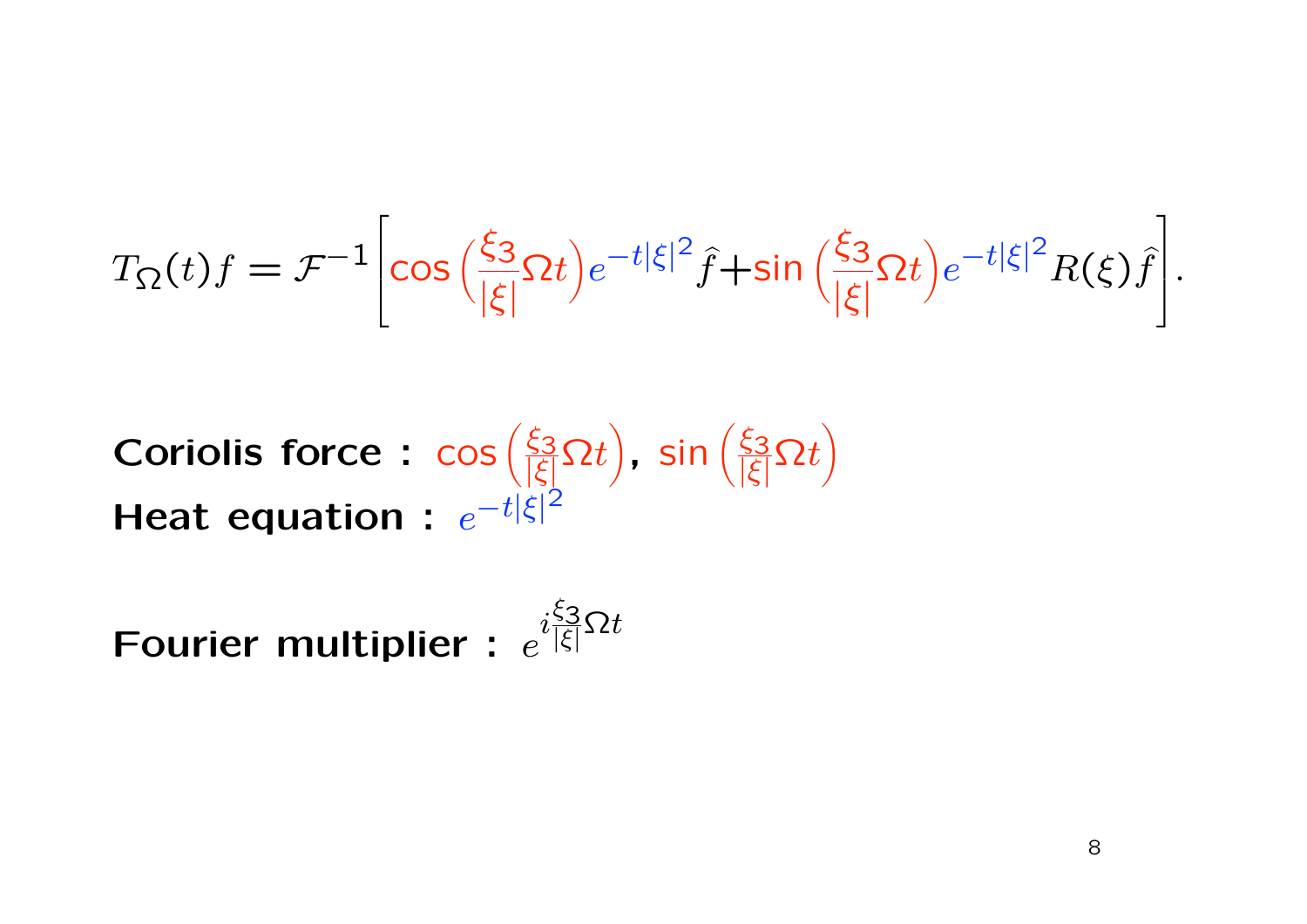**Lemma 1.** Let 
$$
2 \le p \le \infty
$$
,  $\frac{1}{p} + \frac{1}{p'} = 1$ .  

$$
\left\| \mathcal{F}^{-1} \left[ e^{i \frac{\xi_3}{|\xi|} \Omega t} \hat{f} \right] \right\|_{\dot{B}^0_{p,2}} \le C \left\{ \frac{\log(e + |\Omega|t)}{1 + |\Omega|t} \right\}^{\frac{1}{2}(1 - \frac{2}{p})} \|f\|_{\dot{B}^{3(1 - \frac{2}{p})}_{p',2}}
$$

Proof.  $p = 2$ , isometric estimate.

$$
p = \infty, \left\| \phi_j * \mathcal{F}^{-1} \Big[ e^{i \frac{\xi_3}{|\xi|} \Omega t} \widehat{f} \Big] \right\|_{L^{\infty}} \quad (\phi_j : \text{Littlewood-Paley's decomposition})
$$
  

$$
\leq \underbrace{\left\| \mathcal{F}^{-1} \Big[ e^{i \frac{\xi_3}{|\xi|} \Omega t} \chi_{\{2^{j-1} \leq |\xi| \leq 2^{j+1} \}} \Big] \right\|_{L^{\infty}} \left\| \phi_j * f \right\|_{L^1} .
$$
  

$$
\leq 2^{3j} \left\{ \frac{\log(e + |\Omega|t)}{1 + |\Omega|t} \right\}^{\frac{1}{2}} (\because \text{ integration by parts.})
$$

Interpolation of the two cases.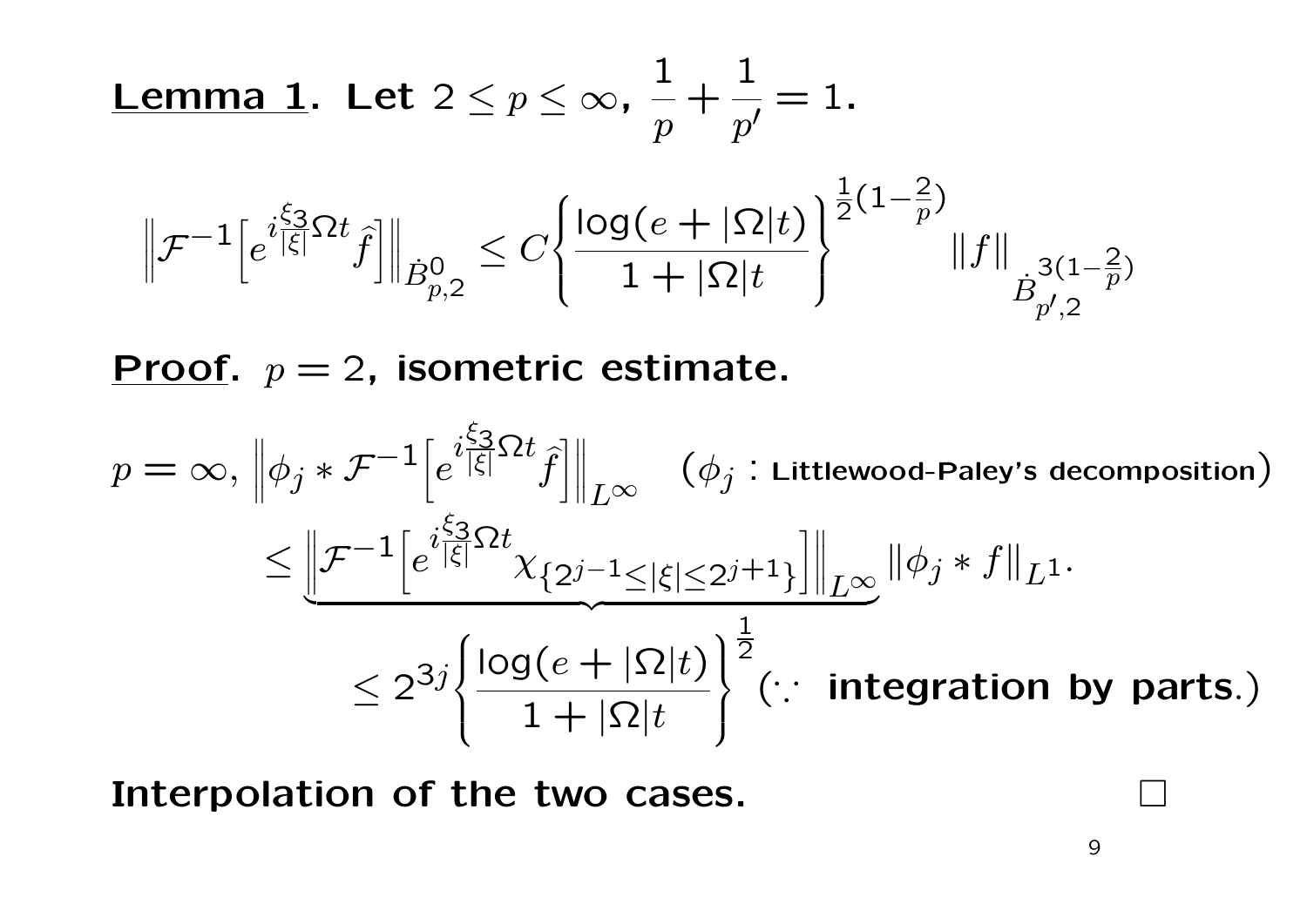**Proposition 2.** Let 
$$
2 \le p < \infty
$$
,  $1 < q \le \frac{p}{p-1}$ .  
\n
$$
||T_{\Omega}(t)f||_{L^{p}} \le C \left\{ \frac{\log(e+|\Omega|t)}{1+|\Omega|t} \right\}^{\frac{1}{2}(1-\frac{2}{p})} t^{-\frac{3}{2}(\frac{1}{q}-\frac{1}{p})} ||f||_{L^{q}}.
$$

Proposition 3. Let  $2 < \theta < \infty$ ,  $2 < p < 6$  satisfy

$$
\frac{3}{4} - \frac{3}{2p} \le \frac{1}{\theta} < 1 - \frac{2}{p}.
$$
  
Let  $\alpha := 1/\theta - (3/4 - 3/2p).$ 

$$
||T_{\Omega}(\cdot)f||_{L^{\theta}(0,\infty;L^p(\mathbb{R}^3))} \leq C|\Omega|^{-\alpha}||f||_{L^2}.
$$

Remark.  $\alpha \geq 0$ . For  $\alpha = 0$ ,

$$
\lim_{|\Omega| \to \infty} ||T_{\Omega}(t)f||_{L^{\theta}(0,\infty;L^p(\mathbb{R}^3))} = 0 \text{ for } f \in L^2(\mathbb{R}^3)^3.
$$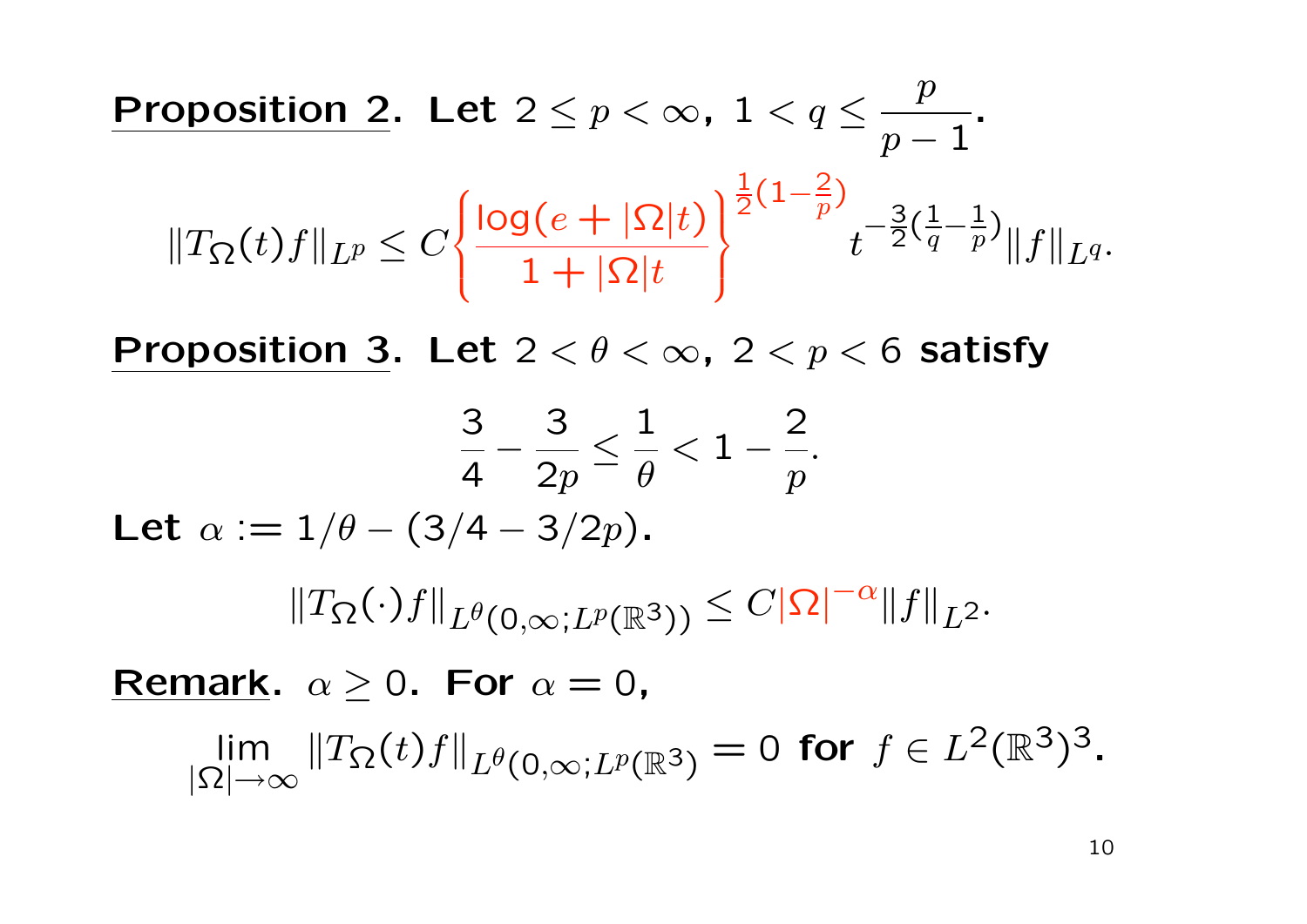**Proof of Theorem 1. For**  $s, p, \theta$  in Theorem 1, let

$$
\Psi(u)(t) := T_{\Omega}(t)u_0 - \int_0^t T_{\Omega}(t-\tau)\mathbb{P}\nabla \cdot (u\otimes u)d\tau,
$$
  

$$
X := \left\{u \in L^{\theta}(0,\infty; \dot{H}_p^s(\mathbb{R}^3)) \Big| ||u||_{L^{\theta}\dot{H}_p^s} \leq C|\Omega|^{-\alpha} ||u_0||_{\dot{H}^s}\right\},
$$

where  $\alpha := 1/\theta - (3/4 - 3/2p)$ .

**Claim.** 
$$
\|\Psi(u)\|_{L^{\theta}\dot{H}^{s}_{p}} \leq C|\Omega|^{-\alpha} \|u_0\|_{\dot{H}^{s}} + C|\Omega|^{-\alpha}|\Omega|^{-\left(\frac{s}{2}-\frac{1}{4}\right)}\|u_0\|_{\dot{H}^{s}}^{2}
$$
  
for any  $u \in X$ .

**Remark.** 
$$
|\Omega|^{-\left(\frac{s}{2}-\frac{1}{4}\right)}\|u_0\|_{\dot{H}^s} \le \delta
$$
 iff  $\|u_0\|_{\dot{H}^s} \le \delta |\Omega|^{-\frac{s}{2}+\frac{1}{4}}$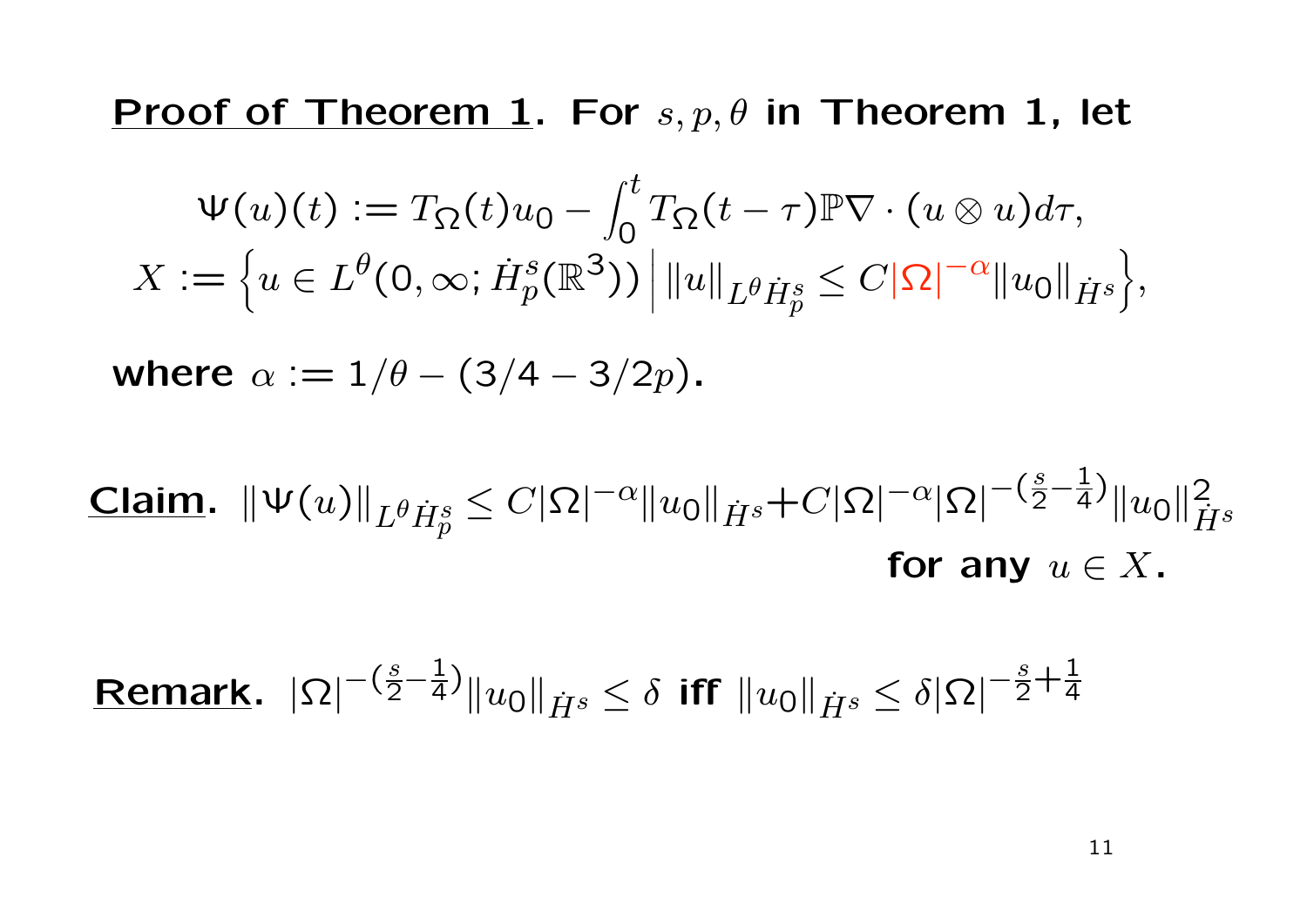Proof of Claim. Let 
$$
1/q := 2/p-s/3
$$
,  $\gamma(\Omega t) := \frac{\log(e+|\Omega|t)}{1+|\Omega|t}$ .  
\n
$$
\left\| \int_0^t T_{\Omega}(t-\tau) \mathbb{P} \nabla \cdot (u \otimes u) d\tau \right\|_{L^{\theta}(0,\infty; \dot{H}^s_p)}
$$
\n
$$
\leq C \left\| \int_0^t (t-\tau)^{-\frac{1}{2}-\frac{3}{2}(\frac{1}{q}-\frac{1}{p})} \gamma(\Omega(t-\tau))^{\frac{1}{2}(1-\frac{2}{p})} \|u \otimes u\|_{\dot{H}^s_q} d\tau \right\|_{L^{\theta}(0,\infty)}
$$
\n
$$
\leq C \left\| t^{-\frac{1}{2}-\frac{3}{2}(\frac{1}{q}-\frac{1}{p})} \gamma(\Omega t)^{\frac{1}{2}(1-\frac{2}{p})} \right\|_{L^r(0,\infty)} \|u \otimes u\|_{L^{\frac{\theta}{2}}\dot{H}^s_q}
$$
\n
$$
(\because 1/\theta = 1/r + 2/\theta - 1)
$$
\n
$$
\leq C |\Omega|^{-\frac{1}{r} + \frac{1}{2} + \frac{3}{2}(\frac{1}{q} - \frac{1}{p})} \|u \otimes u\|_{L^{\frac{\theta}{2}}(0,\infty; \dot{H}^s_q)} \qquad (\because t \mapsto |\Omega|^{-1}\tilde{t})
$$
\n
$$
\leq C |\Omega|^{-\frac{1}{r} + \frac{1}{2} + \frac{3}{2}(\frac{1}{q} - \frac{1}{p})} \|u\|_{L^{\theta}(0,\infty; \dot{H}^s_p)}^2
$$
\n
$$
\leq C |\Omega|^{-\frac{1}{r} + \frac{1}{2} + \frac{3}{2}(\frac{1}{q} - \frac{1}{p})} |\Omega|^{-2\alpha} \|u_0\|_{\dot{H}^s}^2 \qquad (\because u \in X)
$$

 $= C|\Omega|^{-\alpha}|\Omega|^{-\left(\frac{s}{2}-\frac{1}{4}\right)}||u_0||_H^2$ ∠<br>*H*<sup>s.</sup> □